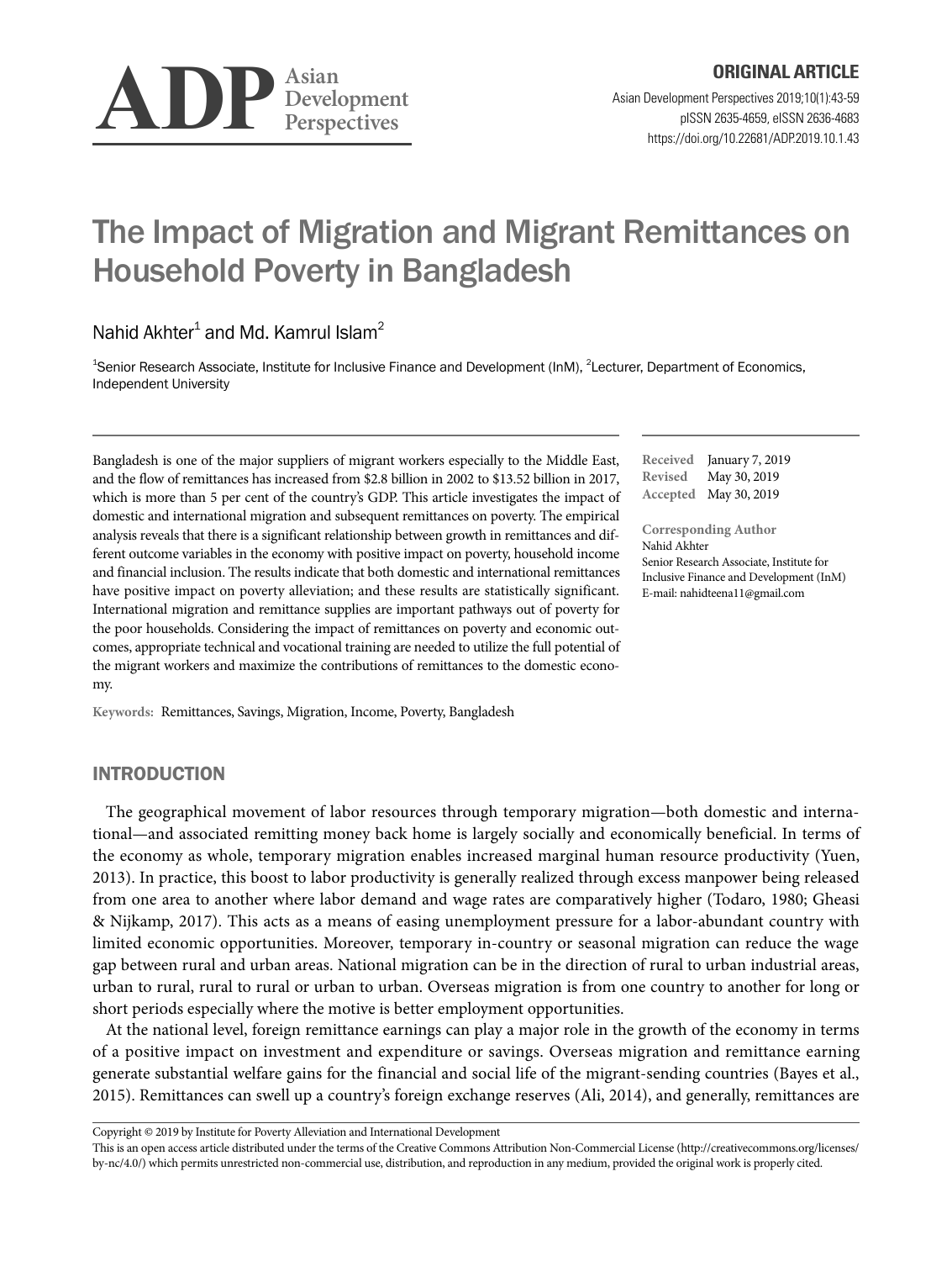one of the most important sources of foreign income for developing countries (Ratha, 2005). Flows of remittances can stave off balance of payment crises and act as a steady flow of foreign currency (Lopez-Cordova & Olmedo, 2006). It can generate financial stability for migrants and thereby could play an important role in reducing poverty. Receiving of remittances can also contribute to overall macroeconomic stability and reduce aid dependency (Ali, 2014; Kpodar and Le Goff, 2011). In addition, remittances are used to repay external obligations and facilitate the receipt of non-concessional borrowings from private creditors for imports bills and to repay foreign debt.

At the household level, despite temporary migration being risky and abortive migration very expensive, it provides an opportunity to earn significantly higher incomes than available at home. Migration and remittances have a positive effect on economic, social and political processes in the migrant-sending communities, even as the motives for migrating vary widely (Rapoport & Docquier, 2006). According to one IOM (International Organization for Migration) study (De Bruyn & Kuddus, 2005), remittances are used for five different purposes: (i) food and clothing; (ii) home construction and repair; (iii) purchase of land; (iv) loan repayment; and (v) savings. After consumption, the second most important use of remittances is purchasing lands. They also play a role in repaying loans. In many cases it is considered as a supportive tool to overcome crisis periods or lean seasons, where families are pushed into extreme poverty for part of the year. In any economic or cyclical crisis, an individual wage-earner may prefer to move to an urban area or abroad, because this shift offers an opportunity for the households to come out from the crisis period. Among poor households, the tendency of receiving remittances is relatively high (Hoddinott, 1994; Funkhouser, 1995; Durand et al., 1996). The use of remittances is mainly to sustain the existing assets of the households (Brown & Ahlburg, 1999) and repay outstanding loans that the households had already incurred to finance migration or other costs (Lucas & Stark, 1985; Poirine, 1997).

Both types of temporary migrants use formal and informal channels for transferring remittances. Channels usually considered formal include banks, money transferring agencies like Western Union, post and telegraph services, and so on. Informal transfers are difficult to classify since they range from hundi systems, couriers and traders or the migrant or a third party simply carrying money home. Moreover, a particular channel may be formal in one country but informal in some other country depending on the regulatory regime. Although, informal remittance channels are popular due to their potential economy, rapidity, convenience and secrecy (e.g. Pieke et al., 2007; Siegel et al., 2010), those channels also carry a higher risks of loss. For regulators, informal channels present challenges associated with criminal activities such as money laundering, the financing of terrorism and smuggling. On the other hand, formal channels have more potential for promoting economic development by improving the earnings of the domestic financial sector and by increasing resources to finance economic activities (Kosse & Vermeulen, 2013).

Bangladesh is one of the major international suppliers of migrant workers. In terms of remittance flows, Bangladesh was the  $8<sup>th</sup>$  largest remittance receiving country in 2013 (World Bank, 2014). The flow of remittances has increased from \$2.8 billion in 2002 to \$13.52 billion in 2017. This represents 5.17 per cent of GDP, with remittances the second highest source (49.2%) of export earnings after the garments sector, covering 29.4 per cent of import payments (Bangladesh Bank, 2017). In one study according to Ali (2014), foreign remittances are positively affecting almost all macro-economic indicators of Bangladesh.

Despite temporary migration and remittance earning to Bangladesh, little research has been done making use of household surveys and applying micro-econometric methods to examine remittances and household poverty. Whereas there are many research papers on foreign employment, research explaining the impact of remittance on poverty using household level data and micro-econometric analysis is also urgently required.

Accordingly, this study uses data from a comparatively recent (2014) nationally representative household survey conducted in all except one of Bangladesh's 64 districts. It focuses on identifying the impact of migration and remittances on poverty in Bangladesh through employing PSM and ATT based estimates. The robustness of the results are checked by using instrumental variable and gmm based estimates. The basic objective is to shed light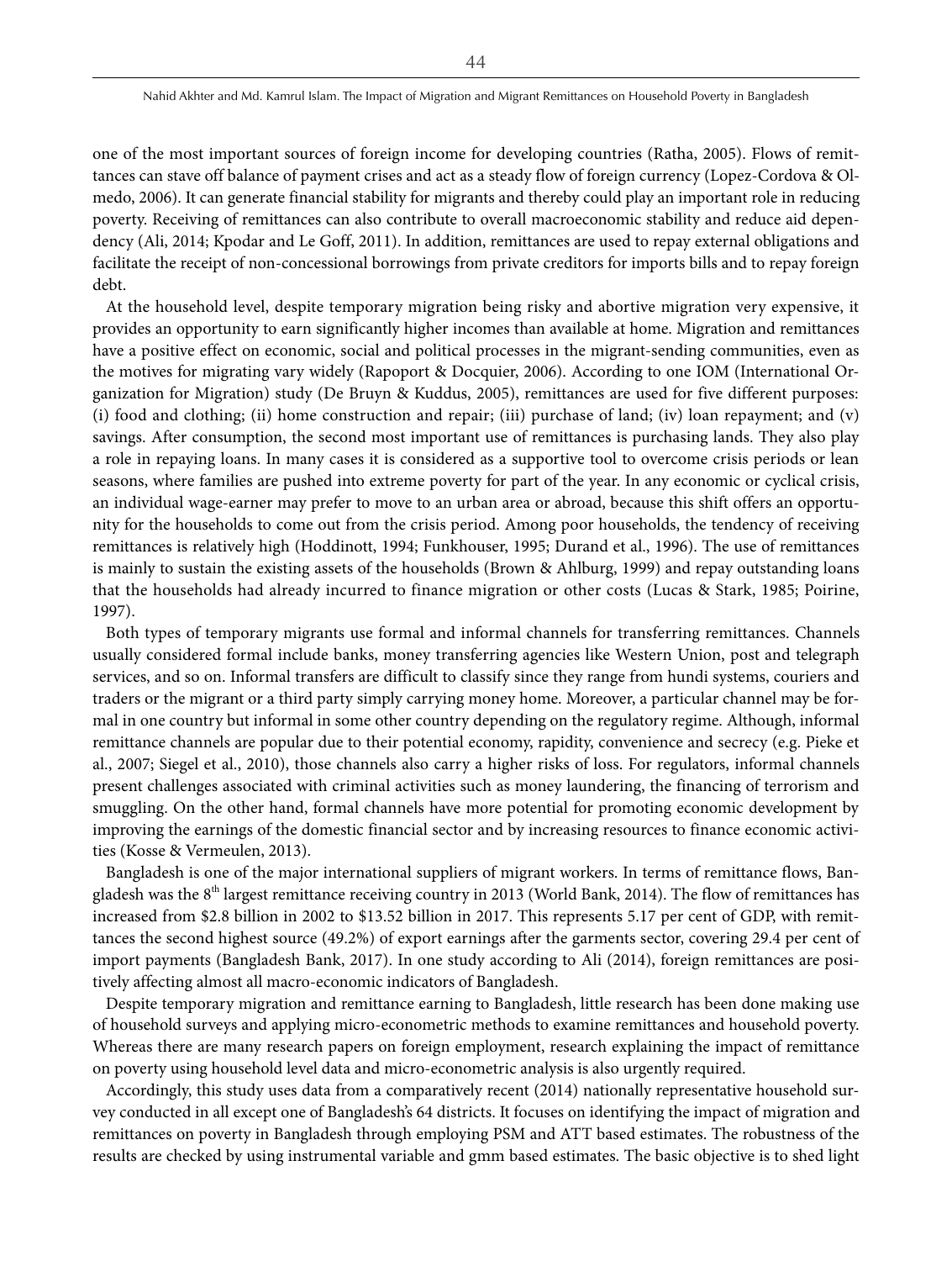on the effect of remittances on household level outcomes, such as poverty, income, savings, asset generation, access to finance etc., and the interaction of remittances on various financial inclusion indicators. The study also identifies various channels of remittance transfer.

The paper is structured as follows. After the introduction, section two describes the state of migration and flow of remittance to Bangladesh, section three presents a literature review, section four describes the data and estimation technique, section five describes the results, section six provides the analysis of remittance income distribution among different income groups, section seven presents various channels of sending remittances, and finally, section eight discusses conclusions and policy recommendations.

## BACKGROUND: MIGRATION AND FLOW OF REMITTANCES TO BANGLADESH

#### **Overseas Migration**

Migration has had a remarkable impact on Bangladesh. Since 1942, and especially after the liberation war of 1971, Bangladesh has experienced significant migration and overseas remittance inflows. Currently there are three types of overseas migration from Bangladesh based on destination countries. One of these migration flows types has been to the Middle East and South East Asia, beginning in 1971. The other type of migration is directed toward Western industrialized countries, such as the UK, USA, and Canada, while the other is toward high income Asian countries like Singapore, Malaysia and Japan, which mainly started in the 1990s. (Siddiqui, 2004). The majority of labor migrants to the Middle Eastern and Southeast Asian countries are unskilled or semiskilled and the most popular destination country in the Middle East is Saudi Arabia (see Appendix A). In late 1980s and 1990s, the economic development of the Southeast Asian countries created demand for unskilled and semiskilled workers. Bangladesh as an overpopulated country took the opportunity to send its surplus labor force to those countries. The migrants to the Western World are likely to stay permanently and tend to be skilled and semi-skilled labors and professionals (Ali, 2014). In contrast, migrants to Japan and other high income East Asian countries are generally temporary.

A total of 7.1 million people emigrated from Bangladesh from 1976 to 2010 and remittance inflows to the country have risen at an annual average rate of 19 per cent from 1979 to 2008 (Datta and Sarkar, 2014). Migration has not been uniform, but rather falling within four distinctive phases: (a) a relatively slow growth from 1976 to 1990, (b) doubling of the figure in 1991-92 from where the annual migration nearly stagnated to that level till 2005-06, and (c) a fluctuation in growth in the subsequent 5 years up to 2012, and (d) an increasing trend till 2017. Accordingly, Figure 1 shows the number of migrants growing to around eight hundred thousand in 2007-08 from a figure in the fourteen thousands in 1976-77. However, in 2008-09 out-migration declined fol-



**Fig. 1.** Overseas Employment and Remittance Earned during 1976-2017. Source: Own compilation from data from Bangladesh Bank (1976-2017).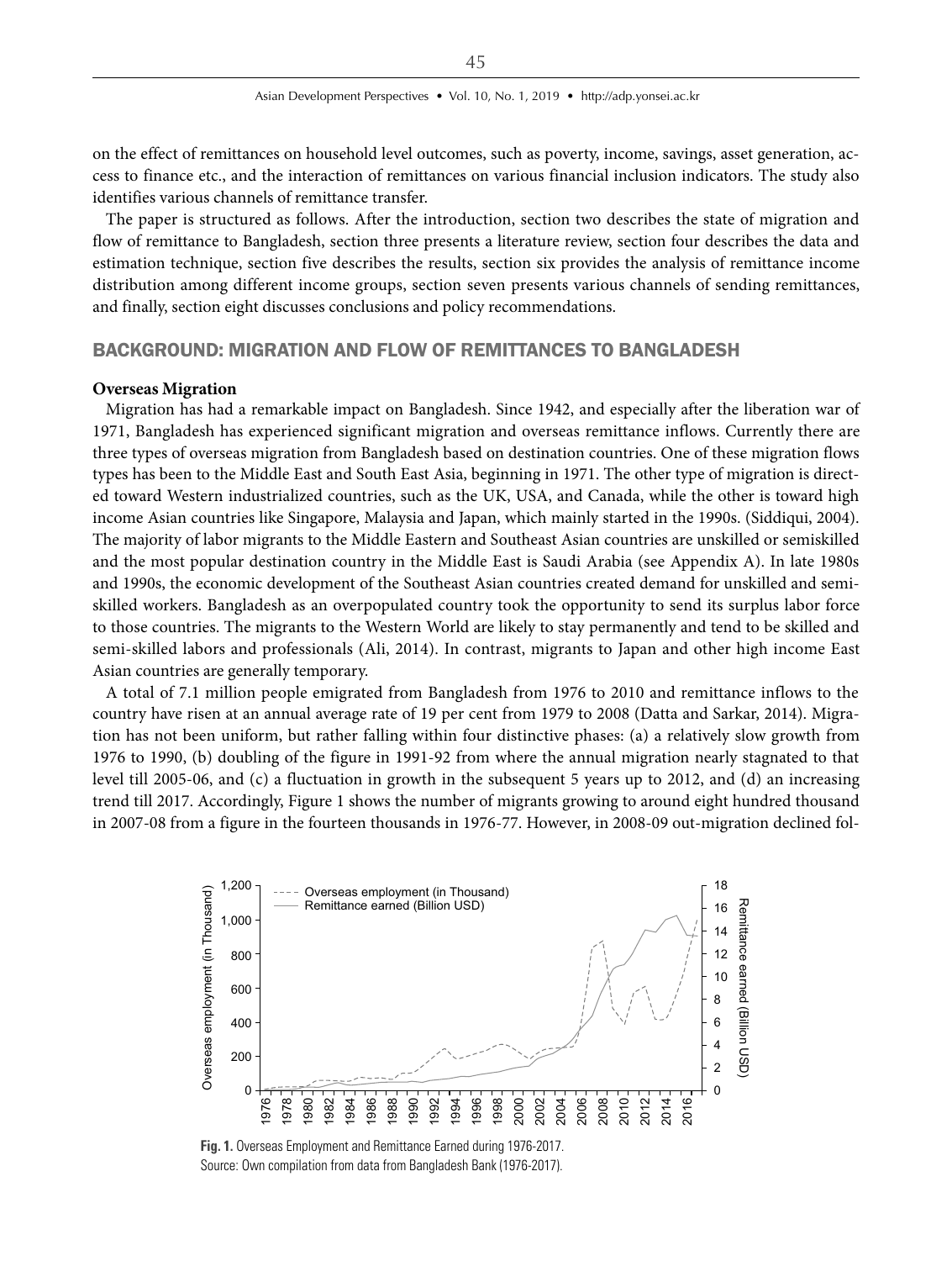

**Fig. 2.** Country-wise Wage Earners' Remittance Inflows (in Million USD) 2017-18. Source: Own compilation from data from Bangladesh Bank (1976-2017).

lowing the onset of global financial crisis.

In the past few years, overseas employment and remittance earned by Bangladesh has declined because of global recession, political unrest in the Middle East and fall in foreign prices. The continuous fall in oil prices and political turmoil has directly and indirectly impacted on manpower export and remittance inflows of the country. Figure 1 reveals a falling pattern of inward remittances in the recent past, but an increasing trend in the number of expatriates, particularly in fiscal year 2016-17.

Aggarwal, Demirgüc-Kunt and Peria (2006) mention that a huge amount of remittance remains unrecorded and this amount have been estimated to be about 50 to 200 per cent of the officially recorded flow. However, in terms of long term data over time, it clear that there have been discrepancies in the growth of remittance from 1976 to 2017. As we can see from Figure 1, the inflow of remittances more or less remained unchanged during 1987-1993. After 2012, a huge fluctuation is observed in the inward remittance flow to Bangladesh. Remittance earning was \$2.8 billion in 2002, \$15.27 billion in 2015 and \$13.52 billion in 2017. Gross remittance earnings decreased by 14.5 per cent to USD 12,769.5 million in FY2017 compared to USD 14,931.16 million of FY2016. Therefore, special attention of the government is required in the manpower export sector. Bangladesh Bank has taken several major steps to facilitate remittance inflows to the country (Bangladesh Bank, 2017) $^1$ .

If we look at the country-wise earnings for Bangladesh, we see that during 2017-18 on average, the highest amount of yearly remittances is received from Saudi Arabia followed by UAE, USA, Kuwait, Malaysia and the UK (Figure 2). After 2007, remittance inflow has increased from the new sources like USA, Canada, UK, Ger-

<sup>1</sup> Bangladesh Bank provided permission to 40 banks for establishing 885 drawing arrangements with 300 exchange houses all over the world. For quick delivery of remittances to beneficiaries through bank-to-bank clearing systems Bangladesh Electronic Funds Transfer Network (BEFTN) was inaugurated on 28 February 2011. Banks are permitted to provide remittance through mobile operator.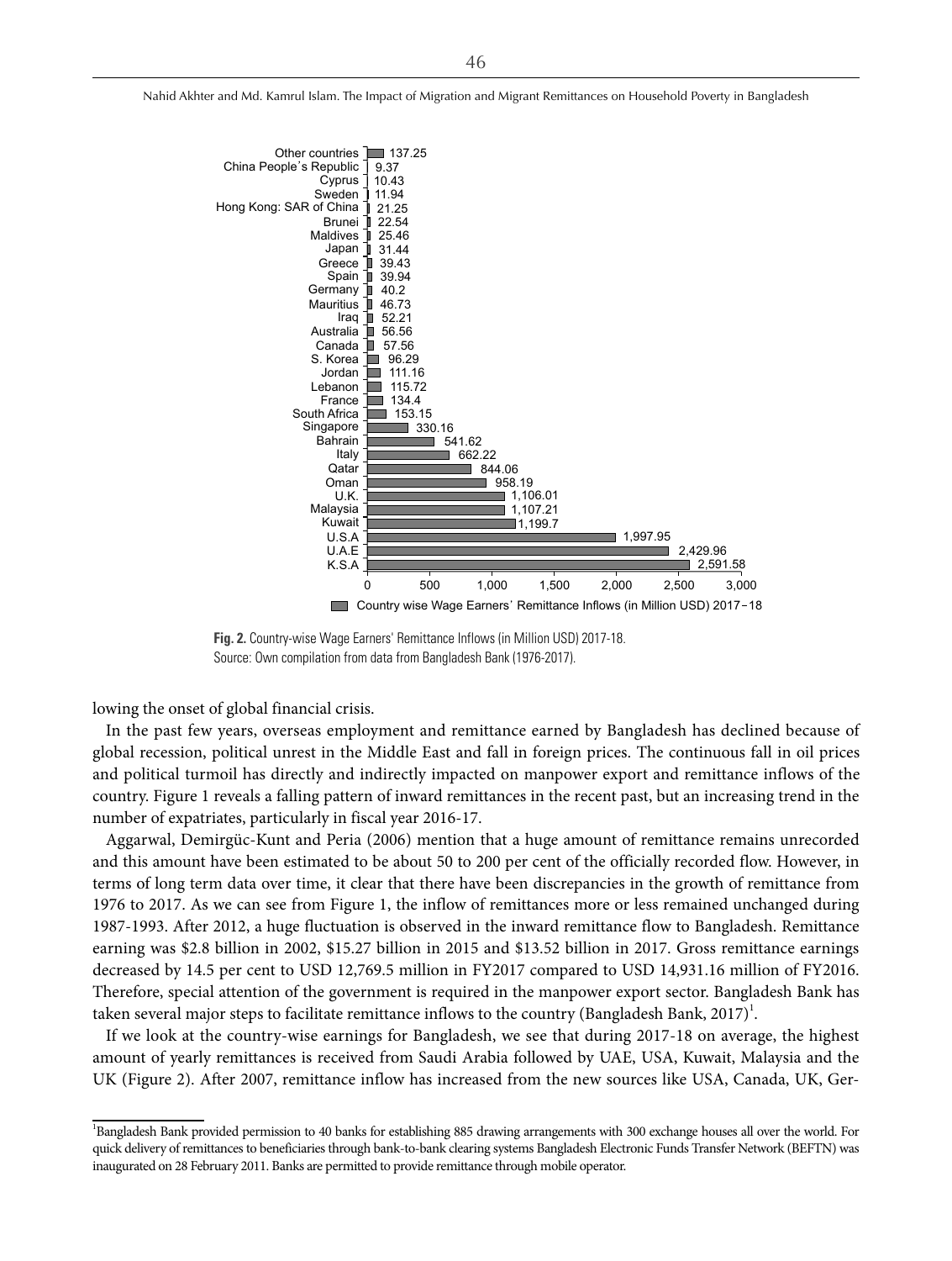many, Italy, Malaysia and Japan due to an increase in migration opportunities.

#### **Domestic Migration**

In the case of domestic migration, a large number of people have migrated to the four largest cities of Bangladesh, i.e., Dhaka, Khulna, Rajshahi and Chittagong (BBS, 2015). Much of the labor force from the coastal belt, especially households affected by severe tropical cyclones Sidor and Aila and those displaced due to riverbank erosion, has migrated to the capital city of Bangladesh (Rashid, 2013). Internal migrations also occur due to poverty, loss of job, better chance for employment, education etc. In addition to region, other factors such as age, sex, marital status, and educational attainment determine the flow of internal migration. Destination and occupation of seasonal domestic migrants are not always static in nature.

Overtime a huge number of people migrated internally in Bangladesh. According to Population and Housing Census (2011) of Bangladesh, the total number of lifetime internal migrants in 2011 was 13.5 million and the net internal migration rate was 9.7% of the total population in 2011 (Appendix B). It was nearly 11 million in 1991 and 12.5 million in 2004. The rural to urban migration rate was highest in Dhaka (29.8%), followed by Gazipur (17.5%), Chittagong (8.4%) and Narayongonj (7.8%). The rate of urban to urban migration was also high respectively in Dhaka (4.3%) and Gazipur (2.7%). Urban to rural migration was very negligible.

Internal migration rate data before 1991 and after 2011 is unavailable. The trend for the extant date is shown below (Figure 3). There is no accurate national level database to show the temporary domestic migration pattern. As shown in Figure 3, there was a steady trend of domestic migration overtime (around 10%). Currently due to increased labor demand in ready-made garment (RMG) industries of Bangladesh, workers especially women migrant workers in metropolitan cities is increasing day by day.

## LITERATURE REVIEW: THE REMITTANCE POVERTY NEXUS IN BANGLADESH

The decision to migrate is usually related to poverty, either directly or indirectly, even as the reasons for that decision varies from country to country and from person to person. Major reasons for long-term migration to Western countries are superior educational facilities for children, access to particular professions, improved health care systems, and broader opportunities for fulfillment of one's talents and potentialities, family reunion etc. On the other hand, a significant number of Bangladeshi living in East Asia (e.g., Japan and Korea) are temporary immigrants. The decision to temporarily migrate to the Middle East or Southeast Asia mostly depends on seeking better job opportunities and avoiding unemployment and poverty. Siddiqui et al. (2003) notes that political turmoil, violence, insecurity and corruption act as push factors for migration to another country. Exist-



**Fig. 3.** Trends of Internal Migration Rate Overtime in Bangladesh. Source: Own compilation from data from Population and Housing Census (2011).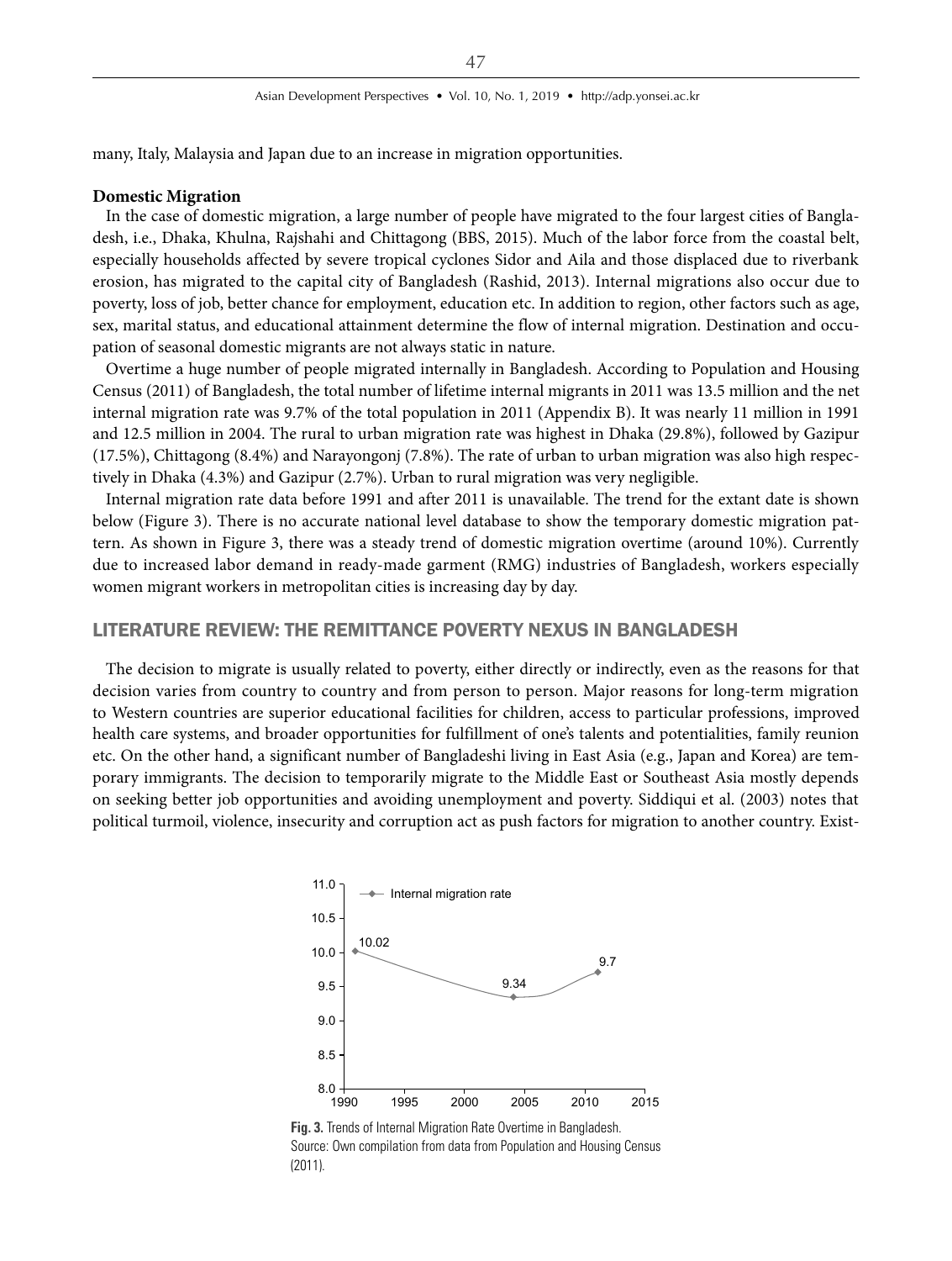ing information on migration, employment prospects, the available of community networks and the function of hiring organizations also impact one's decision to migrate (Abdul-Aziz, 2001; Hossain, 2001; Siddiqui et al., 2003).

Remittances received by the family are used for different purposes relevant to poverty reduction. The literature is generally positive on the impact of remittances. A large number of studies based on data from Latin America, Africa, South Asia and other regions suggest that remittances decrease the depth and severity of poverty and stimulate economic activity of the society indirectly (Azam et al., 2016; Adams, 2005; Yang, 2008; Gupta et al., 2009; Giuliano and Ruiz-Arranz, 2009; Hakura et al., 2009; [Catrinescu et al., 2009](l ); Rao and Hassan, 2012a, 2012b; World Bank, 2011; Adams and Page, 2005). One recent study by Yoshino (2017), using a sample of 10 Asian developing countries from 1981 to 2014, shows that a 1 per cent increase in international remittances as a percentage of GDP can lead to a 22.6 per cent decline in the poverty gap ratio<sup>2</sup>. Antwi et al. (2013), evaluating time series data for the period 1980-2010, inspect the impact of workers' remittances on poverty in Ghana. The results show that remittances have a significant impact on poverty through increasing income, smoothing consumption and easing capital constraints of the poor. However, the results do not provide any direct positive impact of remittances on economic growth of the country. Azam et al. (2015) finds a significantly positive relationship between workers' remittances and economic growth in four developing Asian countries namely Bangladesh, India, Pakistan and Sri Lanka during 1976-2012.

However, there are some reasons to be skeptical toward the impact of remittances. For example, instead of increasing investment, savings from remittances are primarily used for consumption (Stahl and Arnold, 1986). Remittance receipts can also lead to a decline in labor participation (Amuedo-Dorantes and Pozo, 2004; Chami et al., 2008; Hassan and Holmes, 2013).

Hatemi-J and Uddin (2014) conducted a study to illuminate the causal nexus of remittance and poverty in Bangladesh. Empirical findings of the study suggested that the causality nexus of poverty and remittances is bidirectional for Bangladesh over the period of 1976-2010. They also found that the causal effect of poverty reduction on remittance is stronger than the inverse effect, suggesting that remittance can be influenced through poverty reduction in the long run. Raihan et al. (2009) used HIES 2005 data and confirms the significant positive impact of remittances on poverty reduction. Siddiqui (2004) shows that in the 1990s, the remittance recipient families in Bangladesh effectively utilized the remittances by investing in nutritious food for the family members, health, education, land purchase and financing the migration process of other family members.

By using Household Income and Expenditure Survey (2005) data, Khan (2008) shows that remittance helps to reduce poverty by approximately eighteen per cent in Bangladesh. Buchenau (2008) outlines a framework for analyzing the link between migration, remittances and poverty at both the household and macro level. Another recent study by Akter (2016) shows that there is a significant positive relationship between workers' remittances and economic growth in Bangladesh.

Sharma and Zaman (2009) followed micro-econometric techniques and used a propensity score matching method to compare the welfare status of migrant and non-migrant families. They used data from a survey of 20 villages in 10 districts. The study found that international migration accrued considerable benefits to families in the form of better household consumption, income and savings. However, the study was based on only 20 villages and did not investigate the link between remittances and household poverty, which has been analyzed in the present study based on a nationally representative dataset. Raihan et al. (2009) used the HIES dataset from 2005, showing that remittances had an immediate impact on food and housing-related expenditure. On average, international remittance recipient households were 5.9% more likely to be non-poor than non-remittance recipient households.

Along with international migration, domestic migration is also considered as a strategy to combat poverty and seek better opportunities. Previously, in Bangladesh young men from the rural families migrated to urban

<sup>&</sup>lt;sup>2</sup> Poverty gap ratio adds up the extent to which individuals on average fall below the poverty line, and expresses it as a percentage of the poverty line.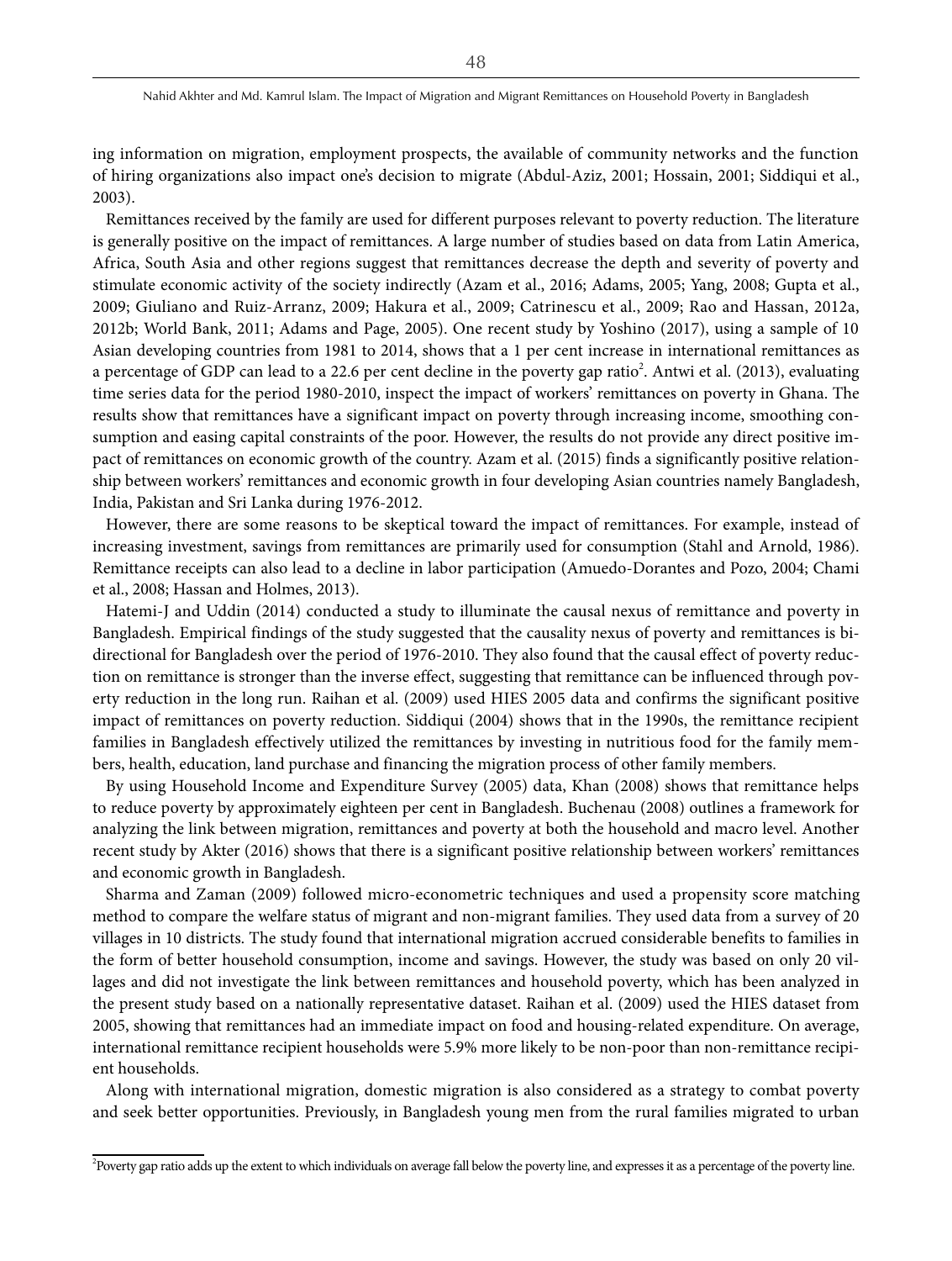areas due to a particular set of economic and social vulnerabilities. Now, the number of female migrant workers is also increasing due to the increased labor demand in ready-made garment (RMG) industries in metropolitan cities. Their contribution to RMG sector has a great impact on national economic growth. There is no certainty that poor who have migrated from rural to urban or urban to rural areas will achieve their desired goals but it is often taken as a strategy to eradicate poverty in Bangladesh. Domestic migration as a livelihood option for extremely poor households helped to improve migrants' wellbeing if they had support from social networks and NGOs (Rahman & Rana, 2016).

Given the divergent results of different studies based on older datasets and unavailability of national level data on temporary internal migration, research on the impacts of internal and international migration and subsequent remittances on poverty using recent household level data is necessary. Therefore, this study uses a relatively recent primary household level dataset for analyzing the impact of both domestic and international remittances.

#### **Data and Research Methodology**

We carried out a household level survey $^3$  in 2014, covering 8,449 households drawn from all over Bangladesh through a stratified random sampling technique. The survey included 63 of Bangladesh's 64 districts, excluding only Rangamati. In the 63 districts covered, 300 sampling units (villages in rural and wards in urban areas) were selected, with 30 households randomly selected from each primary sampling unit. Among the 8449 households, more than 18 percent households have temporary domestic migrant family member and around 11 percent households have international migrant family member.

As the likely impacts of remittances—higher income, asset accumulation, savings formation and poverty reduction—would also be strongly influenced by other factors such as household and regional characteristics, drawing inferences based on tabular analysis may misstate the true impact. Therefore, propensity score matching techniques (PSM) were employed together with logistic regression. Other methodological issues such as selection bias, endogeneity, simultaneity, and heterogeneity were also addressed.

### **Propensity Score Matching**

Perhaps the most critical issue for assessing the impact/effectiveness of remittances on poverty is managing the issue of selection bias. This requires two core elements: (i) identification of matching groups of targeted respondents for participation; and (ii) control of influence of unobservable characteristics. One of the common tools used for matching of participating and control respondents is Propensity Score Matching (PSM) using crosssectional data set.

PSM is a statistical matching technique which attempts to estimate the effect of a treatment or any intervention by accounting for the covariates that predict receiving the treatment. If a treated subject and a control subject have the same propensity score, the observed covariates are automatically controlled for. By comparing how outcomes vary for any program participants compared with observationally parallel nonparticipants, it is more likely to estimate the effects of the intervention.

The PSM method calculates the probability of participating in the program based on some set of observable characteristics for both treated and non-treated groups. While calculating the propensity score, it assumes that participation is determined only by observable characteristics, not by unobservable characteristics. After calculating the propensity score (probability of participating in the program), each participating household with a certain score is matched with some non-participant with a similar score. Similarly, it is possible that participants with no matched score in the pool of non-participants are also dropped from the analysis. PSM generates blocks or quintiles (the number of blocks varies). The more concentrated the propensity is, the fewer the number of blocks.

<sup>&</sup>lt;sup>3</sup>The "Access to Financial Services in Bangladesh" project (2015) of the Institute for Inclusive Finance and Development (InM). The corresponding author was one of the core research team members in this project and involved in project design, survey design, data collection, data analysis, report writing etc.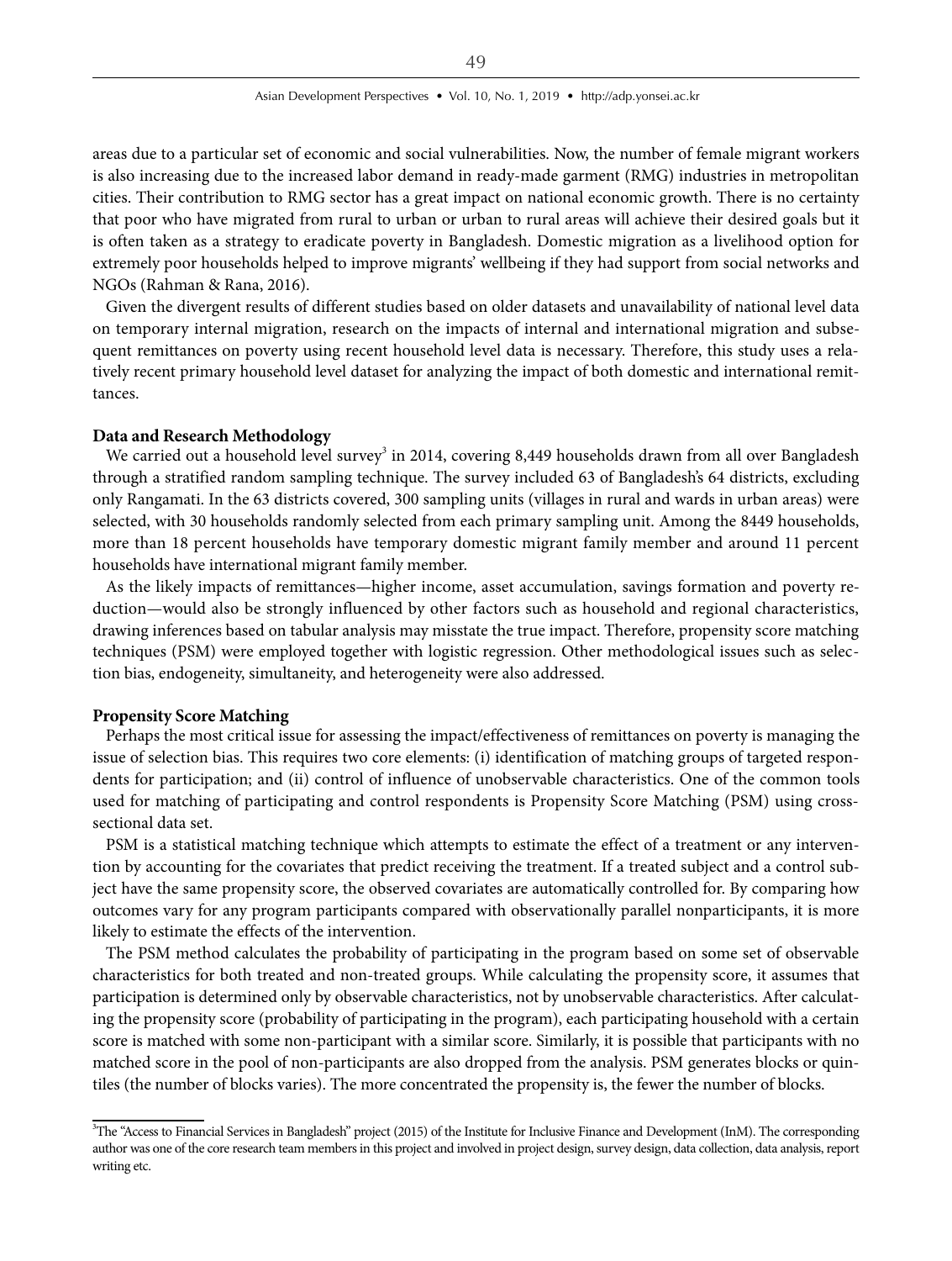

Source: Khandker et al. (2010).

Using the distribution of propensity scores of participants and non-participants, a region of common support is generated. The region of common support ensures that the propensity score of the treatment group has "nearby" comparable observations in the control group (Figure 4).

After the matching is done the only difference between the treated and control groups will be the effect of the treatment—remittance receipt. First, probit regression to estimate the propensity score was used via the following model:

$$
P(X_i) = \Pr(T = 1/X_i) \tag{1}
$$

Where T is the indicator representing treatment group, if  $T = 1$  then the household received remittance or had at least one national or international migrant and if  $T$  = 0 then non-migrant household.  $X_i$  represents a set of socioeconomic characteristics, such as family size, household head's age, education, household demographic status, geographic division and occupation and so on.

After estimating the propensity score, we estimate the average treatment effect on the treated (ATT), which gives the difference between the scores among the remittance recipient and the non-recipient households after controlling for the propensity score.

$$
ATT = \{ E(Y_{1i}/T = 1) - E(Y_{0i}/T = 0) \}
$$
 (2)

Where  $Y_{1i}$  is the potential outcome if the household received remittance and  $Y_{0i}$  is the potential outcome if the respondent did not receive remittance.

#### **Logistic Regression Model**

The logistic regression model was applied to assess the impact of remittance on some outcome indicators which are binary in nature and also to obtain propensity scores as a function of a set of variables to identify the comparable groups of participants and control. ATT and Logit regression model are applied as the primary analytical tool for this purpose. Additionally, an instrumental variable is also used as a robustness test for the primary estimation results.

## ESTIMATION AND RESULTS

The impact of remittance on different outcome variables was evaluated for three different groups, namely, (a) international remittance recipients vs non-recipients, (b) international migrants vs non-migrants and (c) inter-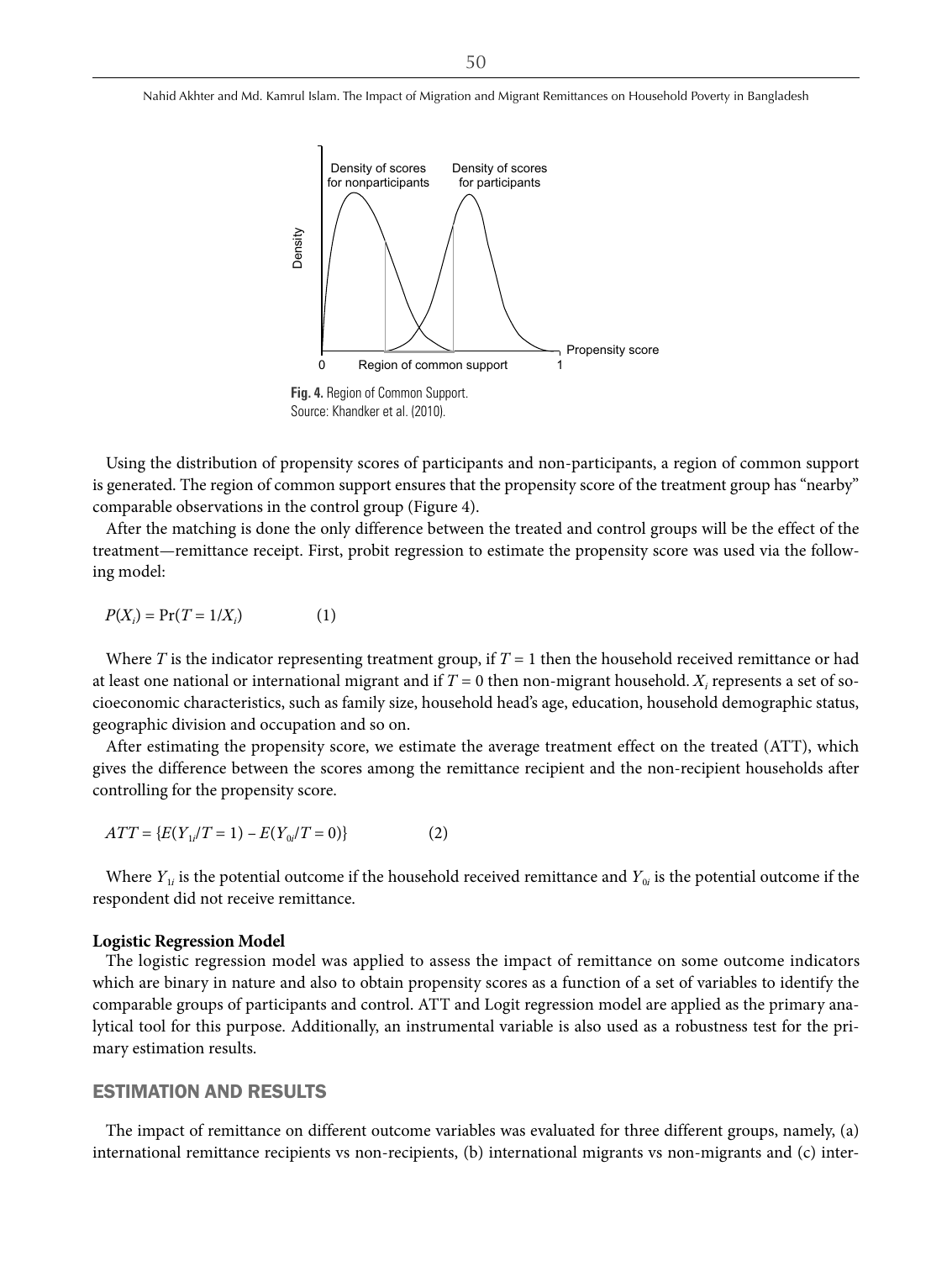#### Asian Development Perspectives • Vol. 10, No. 1, 2019 • http://adp.yonsei.ac.kr

| Outcome indicators           | International remittance<br>recipients vs. non-recipient | International migrants vs.<br>non-migrants | Internal migrants vs.<br>non-migrants |
|------------------------------|----------------------------------------------------------|--------------------------------------------|---------------------------------------|
| Outcome indicators/measures  | ATT                                                      | ATT                                        | ATT                                   |
| HH annual Income             | 109000***                                                | 129000***                                  | 34498***                              |
| Total household savings      | $-32000***$                                              | $92154***$                                 | $16204***$                            |
| Total non-land asset         | 195000***                                                | 188000***                                  | 25435                                 |
| Poverty                      | $-0.151***$                                              | $-0.177***$                                | $-0.083***$                           |
| Access to financial services | $0.092***$                                               | $0.102***$                                 | $-0.018$                              |

**Table 1.** Impact of remittance on different outcomes (PSM and ATT based estimates)

Note: \*\*\*p < 0.01, \*\*p < 0.05, \*p < 0.1 (\*\*\* significant at 1% level; \*\* significant at 5% level; \* significant at 10% level). Source: Own computation from InM 2014 field survey data.

nal or national migrants vs non-migrants. The outcome variables consisted of household annual income, total savings, total non-land assets, poverty status and financial inclusion. Estimation results show that international migration and remittance receipt have relatively greater positive impacts on most of the outcome variables, like annual income and non-land assets. The probability of being poor $^{\rm 4}$  among the international remittance recipient households is about 15 per cent less than the non-recipients (Table 1). Access to financial services is higher (9 per cent) among the international remittance recipients' households than the non-recipients. Similar results are found for the international migrant households. The probability of accessing financial services is 10 per cent higher for the international migrants' compared with that of non-migrant households. The positive and significant coefficients associated with remittances are found in savings, non-land assets and access to finance. These results suggest that remittances can ease credit constraints and might positively affect domestic investment. Put simply, international migration and remittance supply is a pathway out of poverty for the households.

The effect of internal migration in comparison with non-migration is also higher, except for two outcome variables: non-land assets and access to financial services. For internal migrant household annual income and savings are significantly higher than that of non-migrant households. However, the degree of impact is lower than the impact of international migrants. The probability of being poor among the national migrant households is less (8 per cent) compared to the non-migrant households.

#### **Robustness of the Result**

#### **Instrumental variable and generalized method of moments estimation (gmm) based estimates**

Due to the uncertainty in specifying an empirical model (Plümper & Neumayer, 2010), an instrumental variable was employed to further confirm the results in addition to using the propensity score matching method. Migration and remittance may be determined by some other factors not captured by the propensity score, and thus correlated with the error term leading to biased estimates in case of OLS estimation. Therefore a proper instrument is required to manage endogeneity. Here "prior information or knowledge of international or national migration within the villages" has been used as instrumental variable. In spite of relying on a single regression method, instrumental variable estimation can be applied to improve the estimate of the causal effect of the treatment on the outcome. This estimate can be interpreted as a causal effect only for the part of the population whose participation in the treatment was affected by the instrument (Becker, 2016).

Using this instrumental variable, we proceed by applying a probit model with continuous and binary endog-

<sup>4</sup> The poverty status of a household has been determined using the concept of per capita expenditure (cost of basic needs method) and the upper poverty line of "Household Income and Expenditure Survey 2010" conducted by Bangladesh Bureau of Statistics (BBS). The incidence of poverty obtained from our survey is calculated by updating the poverty lines by means of inflation adjustment. Our estimates may slightly differ from BBS because our survey was conducted in 2014; whereas the HIES survey was a year-round survey in 2010. A household is categorized as poor if its per capita annual expenditure falls below the poverty line.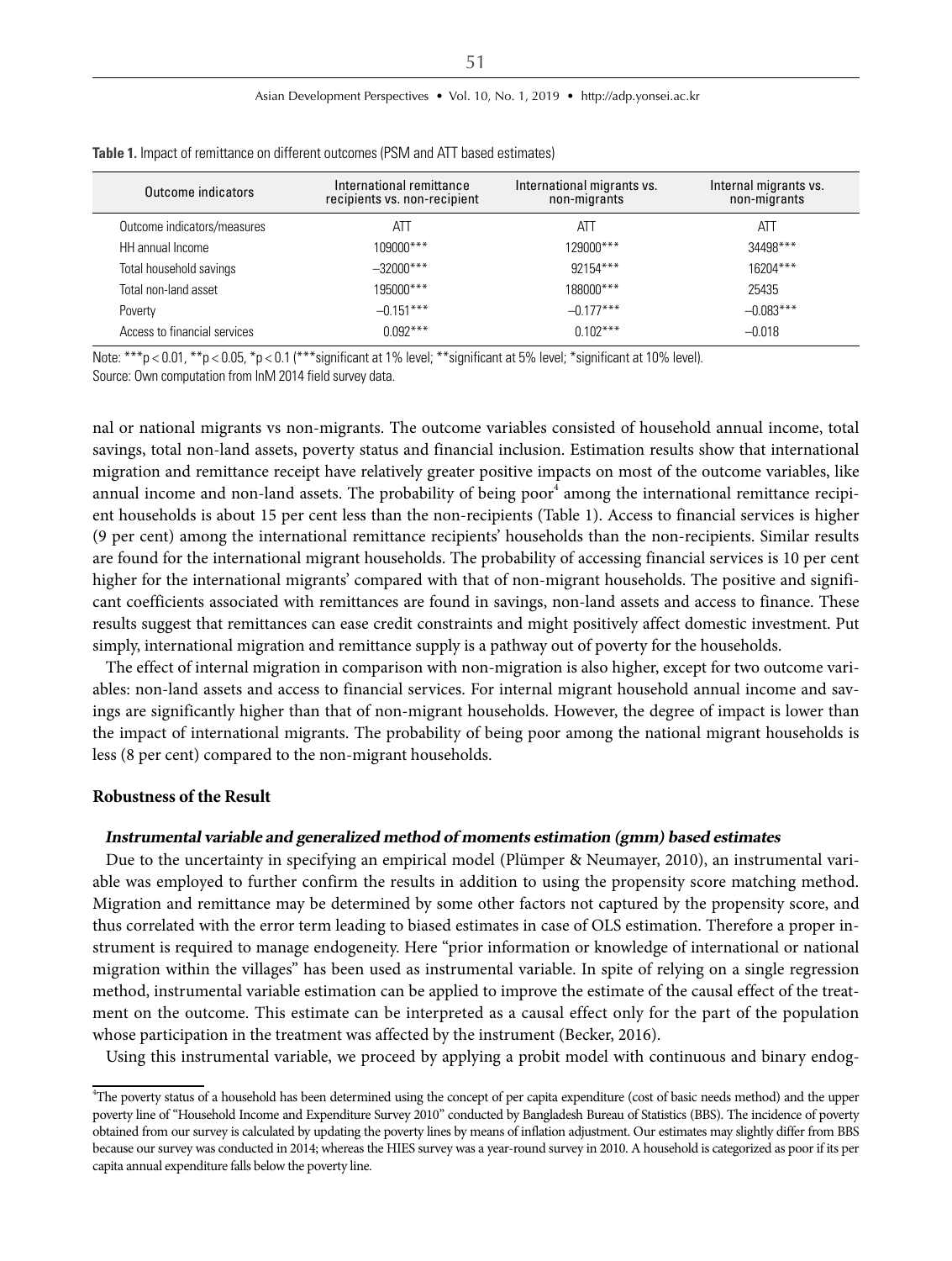enous regressors (ivprobit) and the IV-based generalized method of moment (IV-GMM) in this context. Results are significantly consistent with the previous results drawn by using PSM and ATT.

The analysis of marginal effect has been done because the marginal effects for categorical independent variables are easier to understand. The coefficients of marginal effect (dy/dx) show the change in independent variables (instrumental variable and other explanatory variables like, family size, family income, savings, household head's age, education, gender, occupation, household demographic status and geographic division) on probability of being poor. The marginal effect for a dichotomous independent variable shows how the dependent variable changes as the dichotomous independent variable changes from 0 to 1, after controlling in some way for the other variables in the model. Here, in Table 2, the marginal effect for the instrumental variable shows that, on average, the probability of a household becoming poor decreases by about 14% if the household receives international remittances. In this analysis prior information of international migration within the village has been used as an instrumental variable.

The marginal affect for educational level of household head and savings also reveals important results. On average, as the educational level of household head or savings increases, probability of being poor significantly decreases for the international remittance recipient households compared to the non-remittance recipient households. There is a significant positive relationship between probability of being poor and family size as well

|   |                                                                                                                                 | ivprobit coefficient | Marginal effect $\left(\frac{dy}{dx}\right)$ | gmm coefficient |
|---|---------------------------------------------------------------------------------------------------------------------------------|----------------------|----------------------------------------------|-----------------|
|   | International remittance recipient vs non-recipient (prior<br>information of international migration within the village as $IV$ | $-0.52***$           | $-0.14***$                                   | $-0.13***$      |
|   | Family size                                                                                                                     | $0.14***$            | $0.05***$                                    | $0.05***$       |
| 3 | HH head's primary occupation wage earning                                                                                       | $0.43***$            | $0.15***$                                    | $0.15***$       |
| 4 | HH head female                                                                                                                  | 0.02                 | 0.007                                        | 0.02            |
| 5 | Education of HH head                                                                                                            | $-0.06***$           | $-0.02***$                                   | $-0.014***$     |
| 6 | Log of saving amount                                                                                                            | $-0.08***$           | $-0.03***$                                   | $-0.02***$      |
|   | Log of formal loan amount                                                                                                       | 0.003                | 0.001                                        | $-0.0004$       |
| 8 | Social safety net program (dummy)                                                                                               | 0.05                 | 0.02                                         | 0.15            |

**Table 2.** Impact of international remittance on poverty (instrumental variable and gmm based estimates)

Note: \*\*\*p < 0.01, \*\*p < 0.05, \*p < 0.1, Model adjusted for family size, household head's age, education, household demographic status, geographic division and occupation.

Source: Own computation from InM 2014 field survey data.

**Table 3.** Impact of national remittances on poverty (instrumental variable and gmm based estimates)

|   |                                                                                                                      | ivprobit coefficient | Marginal effect $\left(\frac{dy}{dx}\right)$ | gmm coefficient |
|---|----------------------------------------------------------------------------------------------------------------------|----------------------|----------------------------------------------|-----------------|
|   | National remittance recipient vs non-recipient (Prior information<br>of national migration within the village as IV) | $-0.26***$           | $-0.08***$                                   | $-0.08***$      |
|   | Family size                                                                                                          | $0.16***$            | $0.05***$                                    | $0.05***$       |
| 3 | HH head's primary occupation wage earning                                                                            | $0.44***$            | $0.15***$                                    | $0.15***$       |
| 4 | HH head female                                                                                                       | 0.06                 | 0.02                                         | 0.02            |
| b | Education of HH                                                                                                      | $-0.06***$           | $-0.02***$                                   | $-0.01***$      |
| 6 | Log of saving amount                                                                                                 | $-0.08***$           | $-0.03***$                                   | $-0.02***$      |
|   | Log of formal loan amount                                                                                            | 0.002                | 0.001                                        | $-0.001$        |
| 8 | Social safety net program (dummy)                                                                                    | 0.06                 | 0.02                                         | 0.02            |

Note: \*\*\*p < 0.01, \*\*p < 0.05, \*p < 0.1, Model adjusted for family size, household head's age, education, household demographic status, geographic division and occupation.

Source: Own computation from InM 2014 field survey data.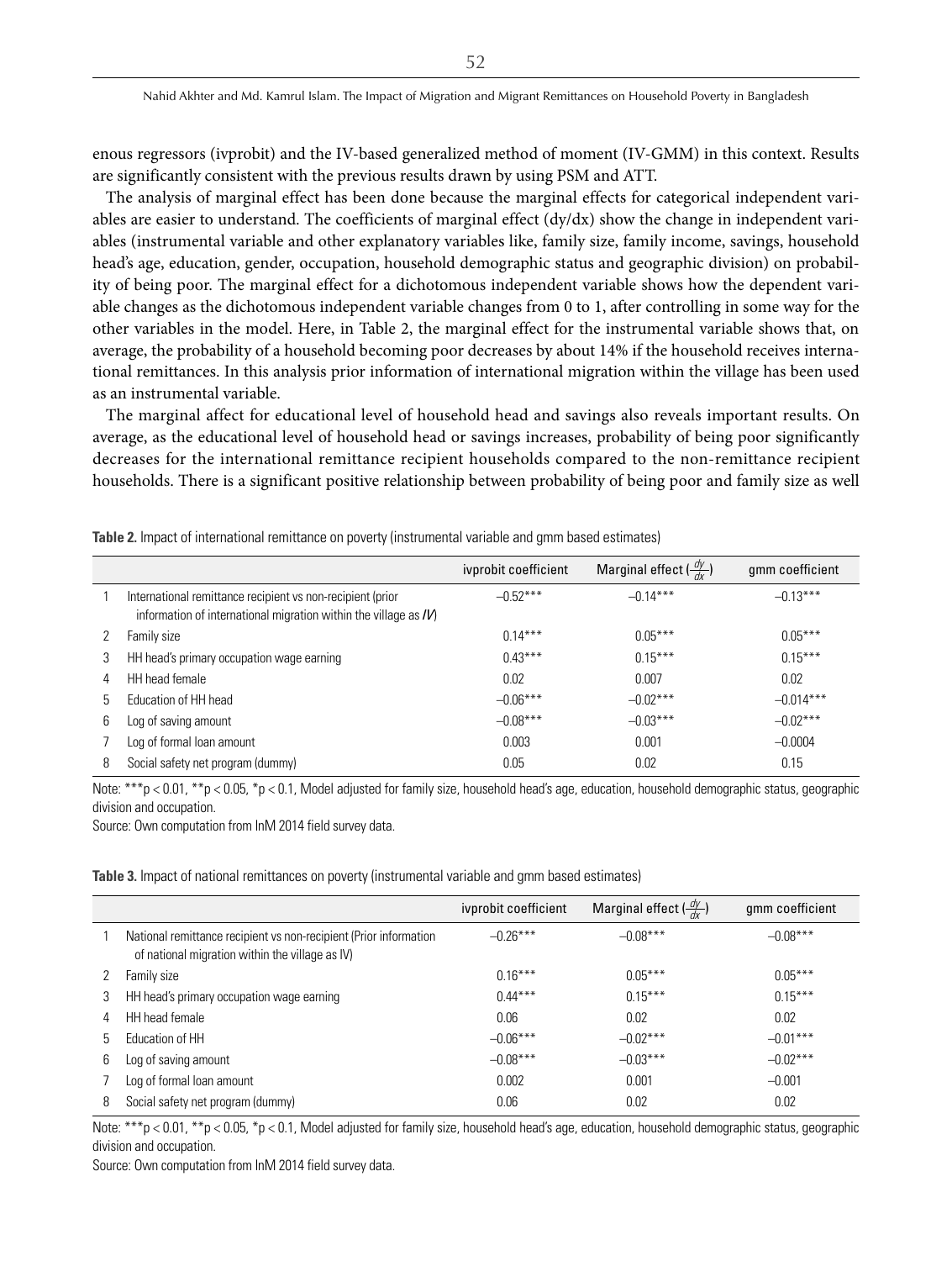as the primary occupation of household head being wage earning. The derived coefficients show that a one-unit increase in household size leads to a 5% increase in the probability of the household becoming poor. This is obvious as higher income and expenses are required for bigger families. In the case of female household head and social safety net recipient households, the coefficient is positive but insignificant. The results are unsurprising, as the social safety net recipient households are those that are financially vulnerable.

Similar results hold for national remittance recipient households (Table 3). The marginal effect for the instrumental variable shows that the probability of a household becoming poor decreases by about 8% if the household receives remittances from a national migrant family member. Expectedly, the extent of impact is much smaller than the effects of international remittance. There is a significant positive relationship between poverty reduction and household savings. The same is true for household head's education level, i.e., the probability of being poor decreases the higher the education level of the household head.

## ANALYSIS OF REMITTANCE INCOME DISTRIBUTION

The analysis of remittance income distribution is divided into five income groups (Table 4). Following this breakdown, we notice that the share of total remittance earnings in total income of households is highest among the richest 20 per cent. An interesting finding is that the share of national remittance earning in household's total income is highest for the lowest 20 per cent, which gradually decreases as we move from the lowest 20 per cent to the richest 20 per cent. Conversely, the share of international remittance earning in household's total income is highest for the richest 20 per cent and lowest for the bottom 20 per cent. The findings, in general, point to households belonging to the poverty stricken groups mostly following an in-country migration strategy in order to better employment opportunities. International migration has been used as an effective earning strategy for comparatively solvent households. This is expected because international migration is quite costly and Bangladesh has a relatively high financial cost for migration (International Organization for Migration (IOM), 2018). In Bangladesh potential migrants mostly depend on middlemen rather than directly communicating with labor recruitment agencies. This raises the cost of migration, making it difficult for the more poverty stricken households to finance migration to other countries. The cost of migration indicates how much a typical migrant has to pay to finance the process of migration. The exact cost of migration is difficult to calculate as it fluctuates according to various factors such as skills, gender, type of visa, as well as the extent of involvement of intermediaries (Siddiqui, 2010). Sometimes poor migrants either borrow from relatives, neighbors or through NGO microcredit programs to finance the cost of migration.

## REMITTANCE SENDING CHANNELS

From a policy reform perspective, we need a better understanding of migrants and also the current situation of various channels of sending remittances. In a developing country like Bangladesh, poor migrants often use

| Mean yearly total<br>Income quintiles<br>(lowest to highest)<br>income (BDT) |         | Share of national remittance<br>earning in HH's total<br>income $(\%)$ | Share of international<br>remittance earning in HH's<br>total income $(\%)$ | Share of total remittance<br>earning in HH's total<br>income $(\%)$ |  |
|------------------------------------------------------------------------------|---------|------------------------------------------------------------------------|-----------------------------------------------------------------------------|---------------------------------------------------------------------|--|
| Lowest                                                                       | 37,872  |                                                                        |                                                                             | 10                                                                  |  |
| Lower middle                                                                 | 77,695  | ŋ                                                                      |                                                                             |                                                                     |  |
| Middle                                                                       | 111,125 |                                                                        |                                                                             |                                                                     |  |
| Upper middle                                                                 | 166.445 | b                                                                      |                                                                             |                                                                     |  |
| Richest                                                                      | 408.409 |                                                                        | 14                                                                          | 18                                                                  |  |

**Table 4.** Remittance share in total income for different income groups (per cent) in 2014

Source: Own computation from InM 2014 field survey data.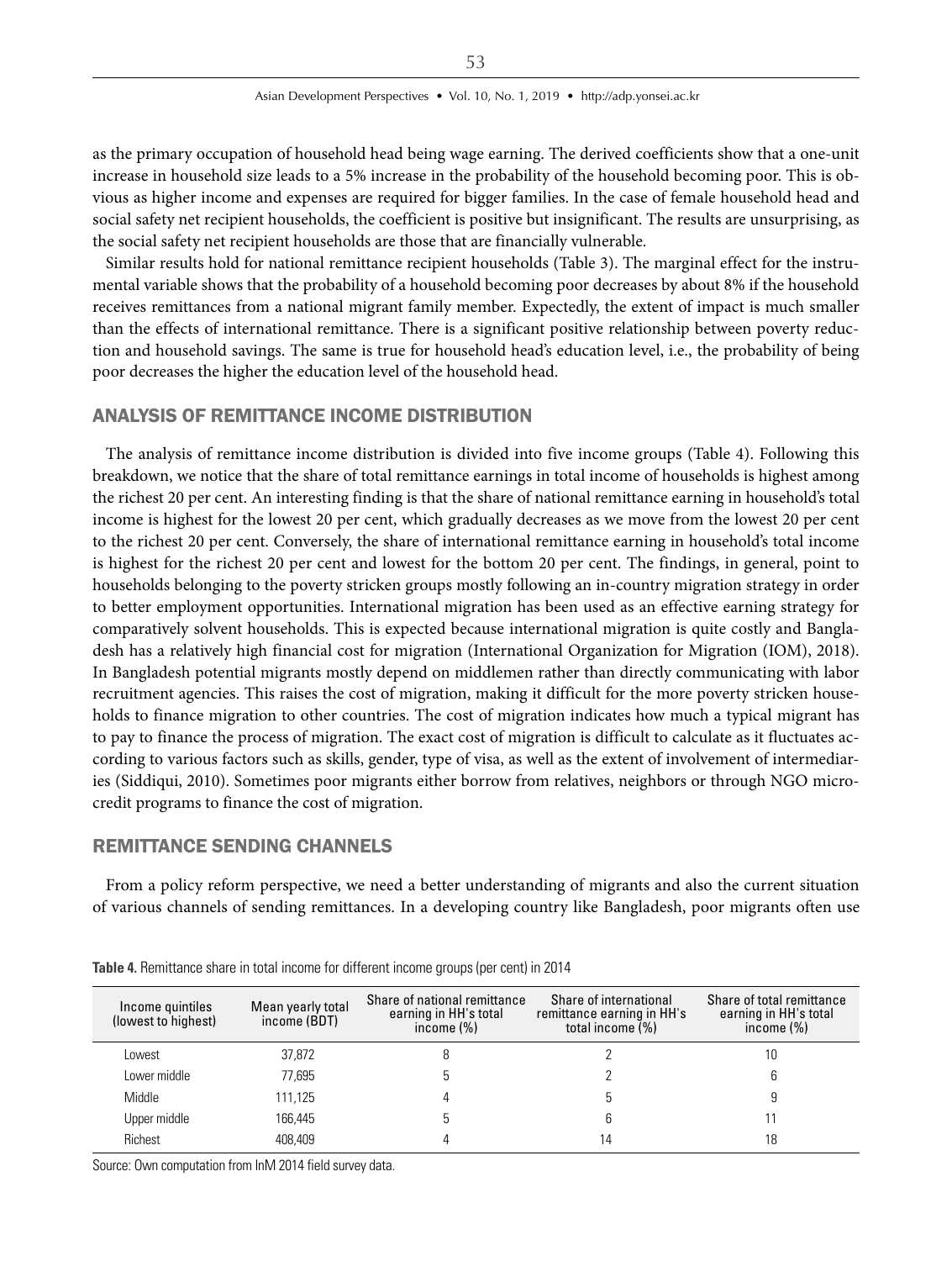informal channels as those are cheaper and suitable to transmitting funds to remote areas where formal channels do not operate. But easing remittance flows and strengthening formal remittance channels would require innovative low cost financial services. The data shows significant variation among the modes of transferring remittances through formal or informal channels. Channel choice when transferring money to relatives also varies across migration types. The greater part of migrants (both national and international) depend on formal channels to transfer money. In the case of international migrants, formal channels dominate (78 per cent), with migrants mostly remitting through banks (49 per cent) and Western Union (23.5 per cent) (Table 5). Most national migrants also remit through formal channels, but to a lesser extent (55 per cent). Formal channels such as banks, Western Union, couriers and MFIs are not popular with national migrants. They mostly use mobile banking services such as bKash, mKash and so on.

The operation of the mobile banking services in Bangladesh from 2011 has brought a massive change in how national migrants transfer money. Over 50 per cent of national migrants transferred money through mobile services in 2014, a method which represented only about 3 per cent in 2010. Sending money through friends or relatives (13 per cent) is not uncommon among national migrants. The use of postal/courier service is negligible for both national (1.36 per cent) and international (1.41 per cent) migrants.

Remittance channel also varies by poverty status. Poor national migrants mainly use informal transfer mechanisms (50 per cent) due to the financial and other barriers they face accessing to formal channels. National nonpoor migrants mainly use formal channels (57 per cent). Interestingly, in the case of both poor and non-poor international migrants, formal channels are more popular, i.e., 65 per cent poor international migrants and 79 per cent non-poor international migrants use formal channels for transferring remittances. However, among the informal channels, transferring money through friends or relatives is popular with national poor and non-poor migrants, whereas, hundi/agent is more popular among the poor or non-poor international migrants. Irrespective of poverty status, mobile phone is the most popular channel among the national migrants. The mobile channel is utilized by 47 per cent of poor and 52 per cent of non-poor national migrants.

The higher use of formal channels alludes to the fact that remittance increases financial inclusion. Financial inclusion may be greater if the remittance receiving households make financial transactions and savings in for-

|                             | <b>Bank</b> | Western<br>union | <b>MFIs</b>  | Postal/<br>Courier | <b>Mobile</b> | S.A.<br>Paribahan | Hundi/<br>Agent | Friends/<br>Relatives | Self-arrival Others |              |
|-----------------------------|-------------|------------------|--------------|--------------------|---------------|-------------------|-----------------|-----------------------|---------------------|--------------|
| <b>Migration Type</b>       |             |                  |              |                    |               |                   |                 |                       |                     |              |
| National ( $n = 1175$ )     | 3.32        | $\mathbf 0$      | $\mathbf{0}$ | 1.36               | 50.47         | 0.17              | 0.43            | 13.11                 | 30.81               | 0.34         |
| International ( $n = 851$ ) | 49          | 23.5             | 0.24         | 1.41               | 3.88          | 0.35              | 17.63           | 3.29                  | 0.47                | 0.24         |
| Poor                        |             |                  |              |                    |               |                   |                 |                       |                     |              |
| National ( $n = 266$ )      | 1.13        | 0                | 0            | 0.75               | 47.74         | 0                 | 0.75            | 12.78                 | 36.84               | 0            |
| International ( $n = 71$ )  | 33.8        | 16.9             | $\mathbf{0}$ | 4.23               | 9.86          | $\pmb{0}$         | 29.58           | 4.23                  | 1.41                | 0            |
| Non-poor                    |             |                  |              |                    |               |                   |                 |                       |                     |              |
| National ( $n = 894$ )      | 4.03        | 0                | 0            | 1.57               | 51.45         | 0.22              | 0.34            | 12.98                 | 28.97               | 0.45         |
| International ( $n = 763$ ) | 50.59       | 23.98            | 0.26         | 1.18               | 3.28          | 0.39              | 16.38           | 3.28                  | 0.39                | 0.26         |
| Rural                       |             |                  |              |                    |               |                   |                 |                       |                     |              |
| National ( $n = 1100$ )     | 2.82        | $\theta$         | 0            | 1.27               | 50.91         | 0                 | 0.45            | 13.27                 | 30.91               | 0.36         |
| International ( $n = 759$ ) | 49.01       | 23.58            | 0.26         | 1.58               | 3.69          | 0.13              | 18.18           | 2.77                  | 0.53                | 0.26         |
| Urban                       |             |                  |              |                    |               |                   |                 |                       |                     |              |
| National ( $n = 72$ )       | 11.11       | 0                | $\mathbf{0}$ | 2.78               | 45.83         | 2.78              | 0               | 9.72                  | 27.78               | $\mathbf{0}$ |
| International ( $n = 87$ )  | 51.72       | 22.99            | 0            | 0                  | 4.6           | 2.3               | 10.34           | 8.05                  | $\mathbf 0$         | 0            |

**Table 5.** Channels for sending remittance (formal and informal remittances sending modes)

Note: Percentage is taken among the number of migrants.

Source: Own computation from InM 2014 field survey data.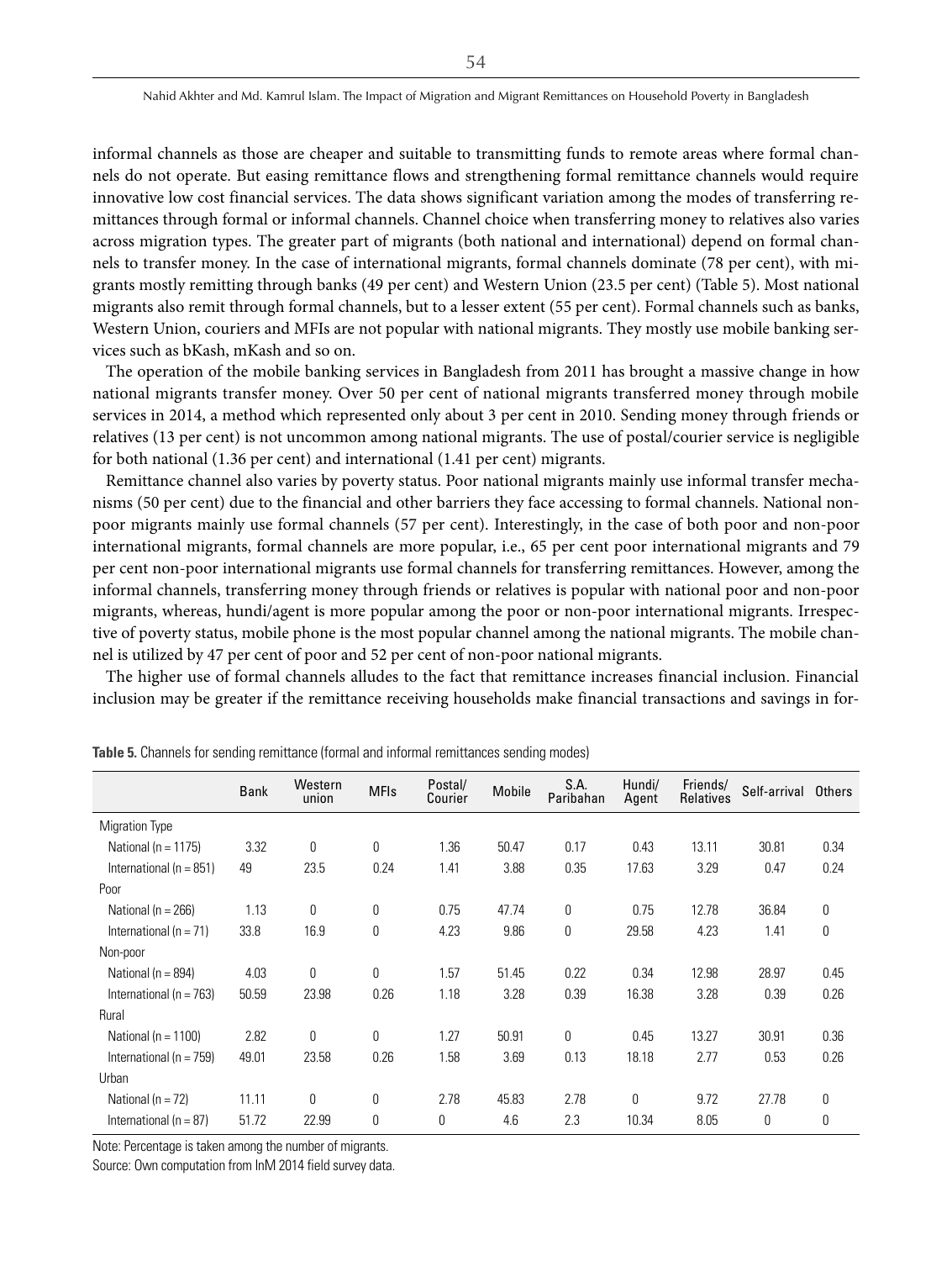mal intuitions such as banks. Poor migrants often use informal channels as those are cheaper and suitable for transmitting funds to remote areas where formal channels do not operate. However, facilitating remittance flows and strengthening formal remittance channels for the poor would require innovative low cost digital financial services and using the prevailing financial infrastructure, for example, microfinance institutions and public and private banks in rural areas.

### CONCLUSION AND POLICY IMPLICATIONS

Bangladesh is a country in which domestic and international migration and subsequent remittances play an outsized role in the economy. This study examines the impacts of international and national migration as well as remittance on household poverty in Bangladesh. The results clearly suggest that migration and remittances have a significant effect on poverty reduction in Bangladesh. The statistical tests and also the robustness test show both national and international remittances reduce the incidence, depth and severity of poverty. This paper has shown that on average, the probability of a household becoming poor decreases by about 14% if the household receives international remittances and the probability of household becoming poor decreases by about 8% if the household receives national remittances. Results illustrate that on average as the educational level of the household head or savings increases, the probability of being poor significantly decreases for the international and domestic remittance recipient households. Therefore, remittances play an important role in Bangladesh with regard to overall household well-being. In our analysis, remittances exerted a considerable positive impact on poverty, improved household income, savings, non-land assets and access to finance. Thus, remittance helps to increase the earnings of the poor and smooth their consumption as well as eliminate capital constraints. Accordingly, a greater inflow of remittances into the economy would do even more to improve household welfare.

In the context of the existing inadequate ability to create new employment opportunities for the large population in Bangladesh and the immense potential of manpower export, migration has become one of the important means of development. Successful national migration can offer short-term economic relief to poor households; however, that relief may not be sustained more long term. Poor internal migrants mostly live in slum areas and their jobs are not secured. Due to emergence of severe deprivations, like lack of basic livelihood facilities (e.g., food, secure housing, sanitation, health care etc.), their lives become more vulnerable. Additionally, the increasing number of people in the migrant destination areas puts additional stress on existing capacity. Therefore, increased national migration is less desirable than increased international migration. Government ease these problems through decentralizing development activities to create better employment opportunities across rural and urban areas, with a view to absorbing surplus labor.

For overseas migration, results reveal that earnings from migrant workers are increasing over time but at a lower rate than the number of migrants (Figure 1). This may be the result of a higher rate of unskilled and semiskilled labor migration. Among the foreign Bangladeshi workers, the vast majority are unskilled or semi-skilled; therefore, they earn low wages relative to other country's workers. Appropriate technical and vocational training could help to increase wages that migrants can earn, increasing remittance inflows and further contributing to reducing poverty. Government also has an irreplaceable role in exploring and expanding new labor markets, especially as the Middle East experiences significant political disruption. Lowering the transaction cost of sending remittances and removing obstacles to accessing formal remittance channels would encourage the use of formal channels.

In addition, in order to increase the poverty reduction benefits of migration and remittances, steps should be taken to reduce barriers to migration and increase the share of wages that reaches households. Bangladesh has adopted several legal and policy actions to advocate the rights of migrant workers to participate fully in the opportunities unleashed and thereby contribute to and benefit from growth. This is a welcome step, and more needs to be done on the part of the Bangladesh government and also foreign governments and international organizations, to increase security and legal assistance for the international migrants, especially women.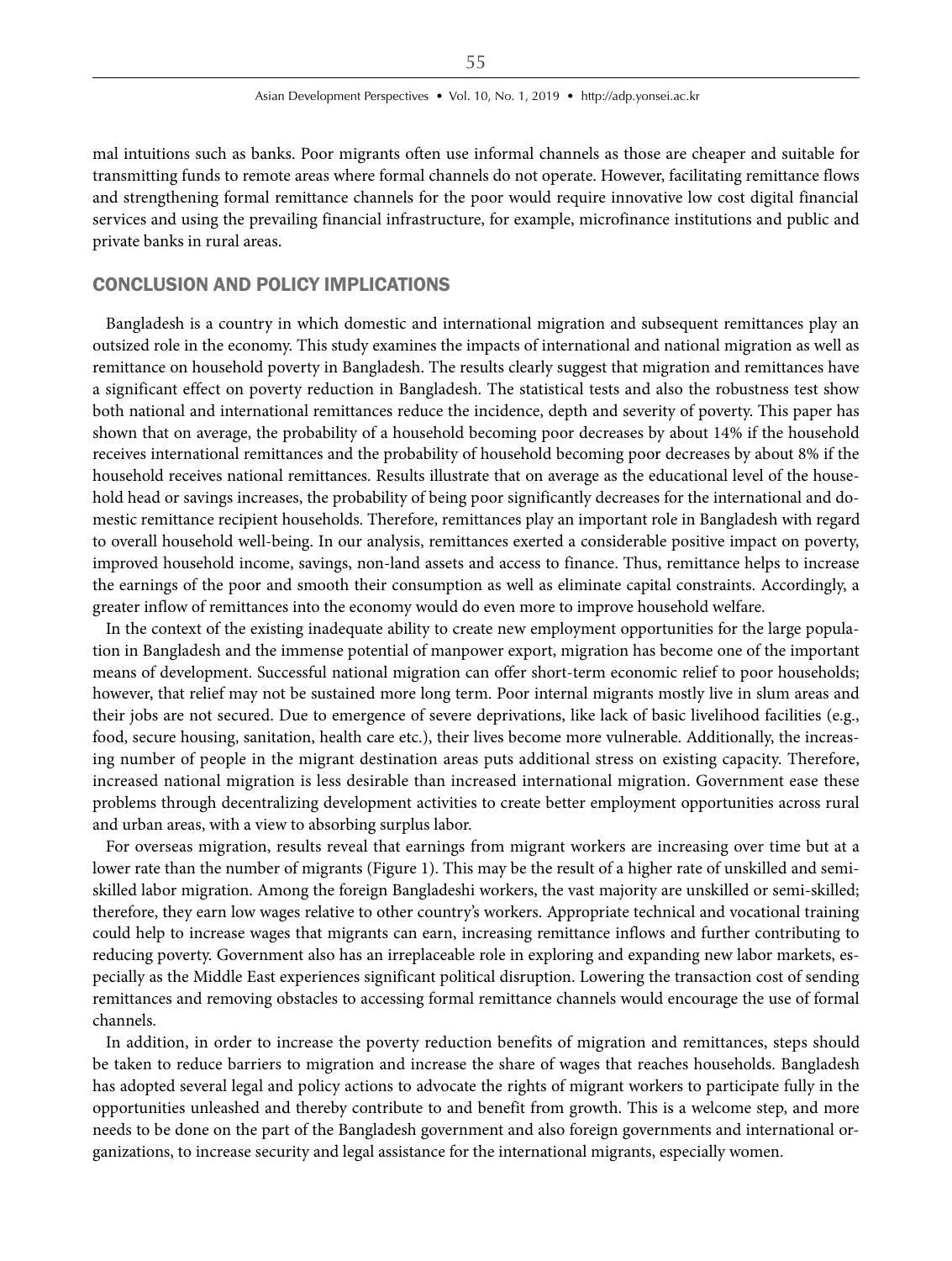Further steps can also be taken to increase the impact of remittances on household welfare in the long term. This could include appropriate training activities or education programs for the returning migrants or remittance recipients on making effective investment decisions.

## ACKNOWLEDGEMENTS

The authors are grateful to InM (Institute for Inclusive Finance and Development) for research support and other facilities. We would like to express our gratitude to ADP Editor, Joel Atkinson, for his help and advice with this paper. The views expressed in this paper are entirely of the authors and do not necessarily reflect the views of InM or any other affiliated organizations.

## REFERENCES

Abdul-Aziz, A. R. (2001). Bangladeshi migrant workers in Malaysia's construction sector. Asia Pacific Population Journal, 16(1), 3-22.

- Adams Jr, R. H. (2005). Remittances, household expendutire and in Guatemala. World Bank Policy Research Working Paper, (3532).
- Adams Jr, R. H., & Page, J. (2005). Do international migration and remittances reduce poverty in developing countries?. World development, 33(10), 1645-1669.
- Aggarwal R, Demirguc-Kunt A and Martinez-Peria M (2006) "Do Workers'Remittances Promote Financial Development?" World Bank Policy Research Working Paper 3957, Washington.
- Akter, S. (2016). Remittance Inflows and Its Contribution to the Economic Growth of Bangladesh.
- Akter S (2016). Remittance inflows and its contribution to the economic growth of Bangladesh.J Modern Soc. Cult. Res., Niigata University Graduate School of Contemporary Social Culture, 62: 215-245
- Ali, M. A. (2014). Socio-economic impact of foreign remittance in Bangladesh. Global Journal of Management And Business Research.
- Amuedo-Dorantes, C., & Pozo, S. (2004). Workers' remittances and the real exchange rate: a paradox of gifts. World development, 32(8), 1407-1417.
- Antwi, S., Mills, E. F. E. A., and Zhao, X. (2013), Remittances and the poverty nexus: evidence from Ghana, International Journal of Academic Research in Economics and Management Sciences, 2(1), pp. 206-223.
- Azam, M., Haseeb, M., & Samsudin, S. (2016). The impact of foreign remittances on poverty alleviation: Global evidence. Economics & Sociology, 9(1), 264.
- Azam, M., Shahbaz, M., Kyophilavong, P. and Abbas, Q. (2015), External sources and economic growth-the role of foreign remittances: Evidence from Europe and Central Asia. Department of Management Sciences, COMSAT, Working Paper, 2015-014.
- Bangladesh Bank (2017), "Quarterly Report on Remittance Inflows: July-September 2017", Research Department External Economics Division, Bangladesh Bank.
- Bangladesh Bureau of Statistics (BBS) (2015), 'Population Distribution and Internal Migration in Bangladesh', Statistics and Informatics Division (SID), Ministry of Planning, Government of the People's Republic of Bangladesh
- Bayes, A., Hossain, M., & Rahman, A. N. M. (2015). Remittances and poverty alleviation.
- Becker, S. O. (2016). Using instrumental variables to establish causality. IZA World of Labor, (250).
- Brown, R. P., & Ahlburg, D. A. (1999). Remittances in the South Pacific. International Journal of Social Economics, 26(1/2/3), 325-344.
- Buchenau, J. (2008). Migration, Remittances, and Poverty Alleviation in Bangladesh: Report and Proposal. Preparatory Assistance for Pro Poor Trade, UNDP: Dhaka.
- Catrinescu, N., Leon-Ledesma, M., Piracha, M., & Quillin, B. (2009). Remittances, institutions, and economic growth. World Development, 37(1), 81-92.
- Chami, R., Barajas, A., Cosimano, T., Fullenkamp, C., Gapen, M., & Montiel, P. (2008). Macroeconomic consequences of remittances (p. 259). Washington, DC: International Monetary Fund.
- Datta, K., & Sarkar, B. (2014). Relationship between Remittances and Economic Growth in Bangladesh: An Econometric Study. Available at SSRN 2375991.
- De Bruyn, T., & Kuddus, U. (2005). Dynamics of remittance utilization in Bangladesh (Vol. 18). Geneva: International Organization for Migration.
- Durand, J., Kandel, W., Parrado, E. A., & Massey, D. S. (1996). International migration and development in Mexican communities. Demography, 33(2), 249-264.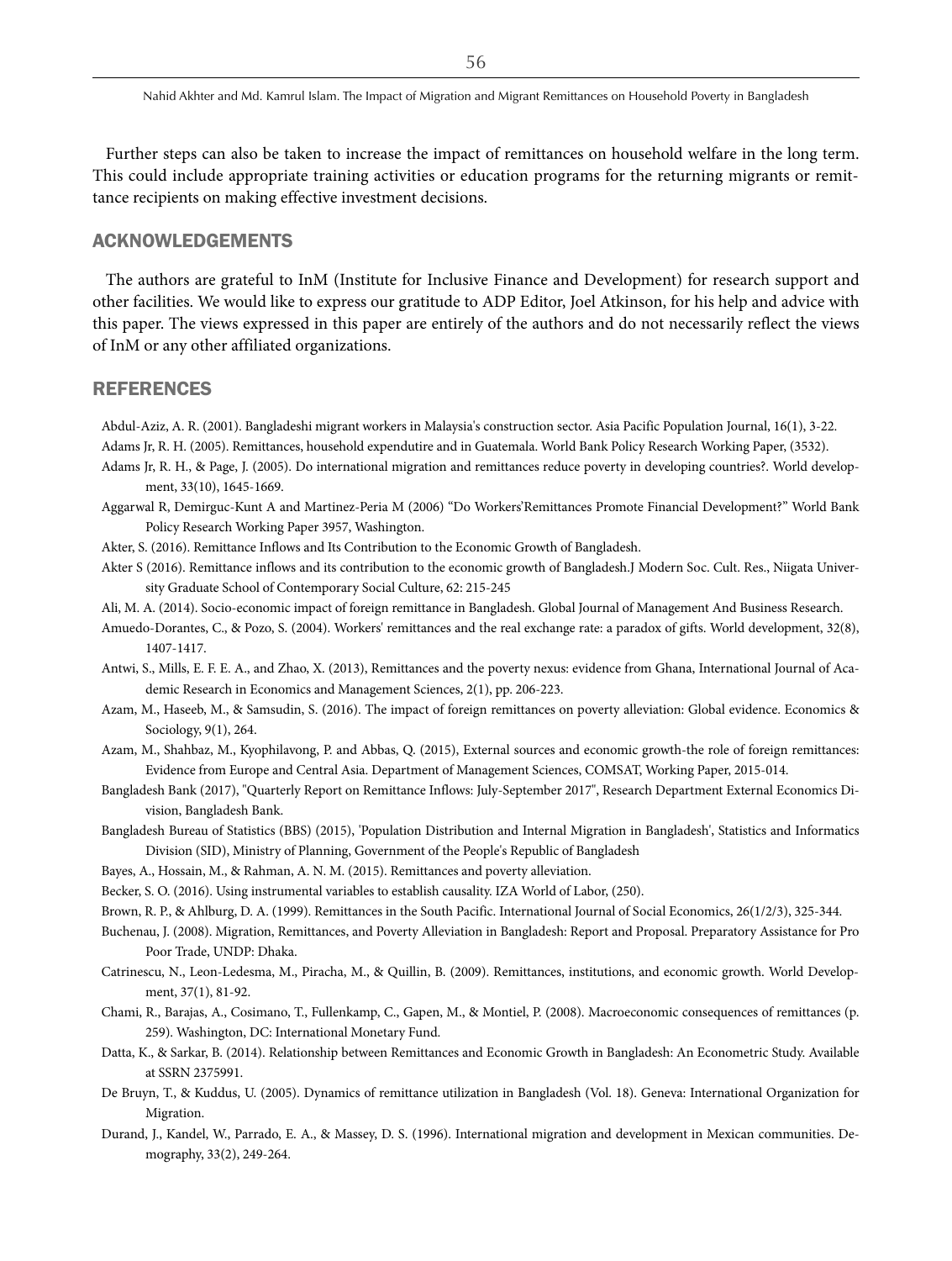- Funkhouser, E. (1995). Remittances from international migration: A comparison of El Salvador and Nicaragua. The review of economics and statistics, 137-146.
- Gheasi, M., & Nijkamp, P. (2017). A brief overview of international migration motives and impacts, with specific reference to FDI. Economies, 5(3), 31.
- Giuliano, P., & Ruiz-Arranz, M. (2009). Remittances, financial development, and growth. Journal of Development Economics, 90(1), 144- 152.
- Gupta, S., Pattillo, C. A., & Wagh, S. (2009). Effect of remittances on poverty and financial development in Sub-Saharan Africa. World development, 37(1), 104-115.
- Hakura, M. D., Chami, M. R., & Montiel, M. P. (2009). Remittances: an automatic output stabilizer? (No. 9-91). International Monetary Fund.
- Hassan, G. M., & Holmes, M. J. (2013). Remittances and the real effective exchange rate. Applied Economics, 45(35), 4959-4970.

Hatemi, J. and Sallahuddin, G. (2014), On the causal nexus of remittances and poverty reduction in Bangladesh, Applied Economics, 46(4), pp. 374-392.

- Hoddinott, J. (1994). A model of migration and remittances applied to Western Kenya. Oxford economic papers, 459-476.
- Hossain, M. Z. (2001). Rural-urban migration in Bangladesh: a micro-level study. In Brazil IUSSP conference. August (pp. 20-24).
- Khan, M. W. R. (2008). The Micro Level Impact of Foreign Remittances on Incomes in Bangladesh-A Measurement Approach Using the Propensity Score (No. 22290). East Asian Bureau of Economic Research.
- Khandker, S. R., Koolwal, G. B., & Samad, H. A. (2010). Handbook on Impact Evaluation: Quantitative Methods and Practices, the International Bank for Reconstruction and Development/the World Bank.
- Kosse, A., & Vermeulen, R. (2013). Migrants' Choice of Remittance Channel: Do General Payment Habits Play a Role?.
- Kpodar, K., & Goff, M. L. (2011). Do Remittances Reduce Aid Dependency? IMF Working Paper WP/11/246.
- Lopez-Cordova, Ernesto and Alexandra Olmedo (2006). "International Remittances and Development: Existing Evidence, Policies and Recommendations". Occasional Paper, Integration and Regional Programs Department, Inter-American Development Bank, August 2006.Murshid et al (2002), "A Study of Remittance Inflow & Utilization", UNDP & IMO, Dhaka.
- Lucas, R. E., & Stark, O. (1985). Motivations to remit: Evidence from Botswana. Journal of political Economy, 93(5), 901-918.
- Pieke, F. N., Van Hear, N., & Lindley, A. (2007). Beyond control? The mechanics and dynamics of 'informal'remittances between Europe and Africa. Global Networks, 7(3), 348-366.
- Plümper, T., & Neumayer, E. (2010). Model specification in the analysis of spatial dependence. European Journal of Political Research, 49(3), 418-442.
- Poirine, B. (1997). A theory of remittances as an implicit family loan arrangement. World Development, 25(4), 589-611.
- Population and Housing Census (2011), 'SOCIO-ECONOMIC AND DEMOGRAPHIC REPORT NATIONAL SERIES, VOLUME 4', Bangladesh Bureau of Statistics (BBS), Statistics and Informatics Division (SID), Ministry of Planning
- Rahman, A. K. M. F., & Rana, S. (2016). Migration and its effect on extreme poor households' trajectories.
- Raihan, S., Sugiyarto, G., Bazlul, H. K., & Jha, S. (2009). Remittances and household welfare: A case study of Bangladesh.
- Rao, B. B., & Hassan, G. M. (2012). An analysis of the determinants of the long-run growth rate of Bangladesh. Applied Economics, 44(5), 565-580.
- Rao, B. B., & Hassan, G. M. (2012). Are the direct and indirect growth effects of remittances significant?. The World Economy, 35(3), 351- 372.
- Rapoport, H., & Docquier, F. (2006). The economics of migrants' remittances. Handbook of the economics of giving, altruism and reciprocity, 2, 1135-1198.
- Rashid, M. M. (2013). Migration to big cities from coastal villages of Bangladesh: An empirical analysis. Global Journal of Human-Social Science Research.
- Ratha, D. (2005). Back to Basics-Remittances: A Lifeline for Development. Finance and Development-English Edition, 42(4), 42-43.
- Sharma, M., & Zaman, H. (2009). Who migrates overseas and is it worth their while? An assessment of household survey data from Bangladesh. The World Bank.
- Siddiqui, T. (2004). Efficiency of migrant workers' remittance: the Bangladesh case. Asian Development Bank, Manila.
- Siddiqui, T.(2010). Recruitment Cost in Bangladesh: Challenges of Governing Migration in the Countries of Origin, (Working Paper Series no. 25, Dhaka: RMMRU).
- Siddiqui, T., & Abrar, C. R. (2003). Migrant worker remittances and micro-finance in Bangladesh. Prepared for Social Finance Programme, Working paper, (38).
- Siegel, M., M. Vanore, R. Lucas, and C. de Neubourg (2010). The Netherlands-Afghanistan remittance corridor study, A report commis-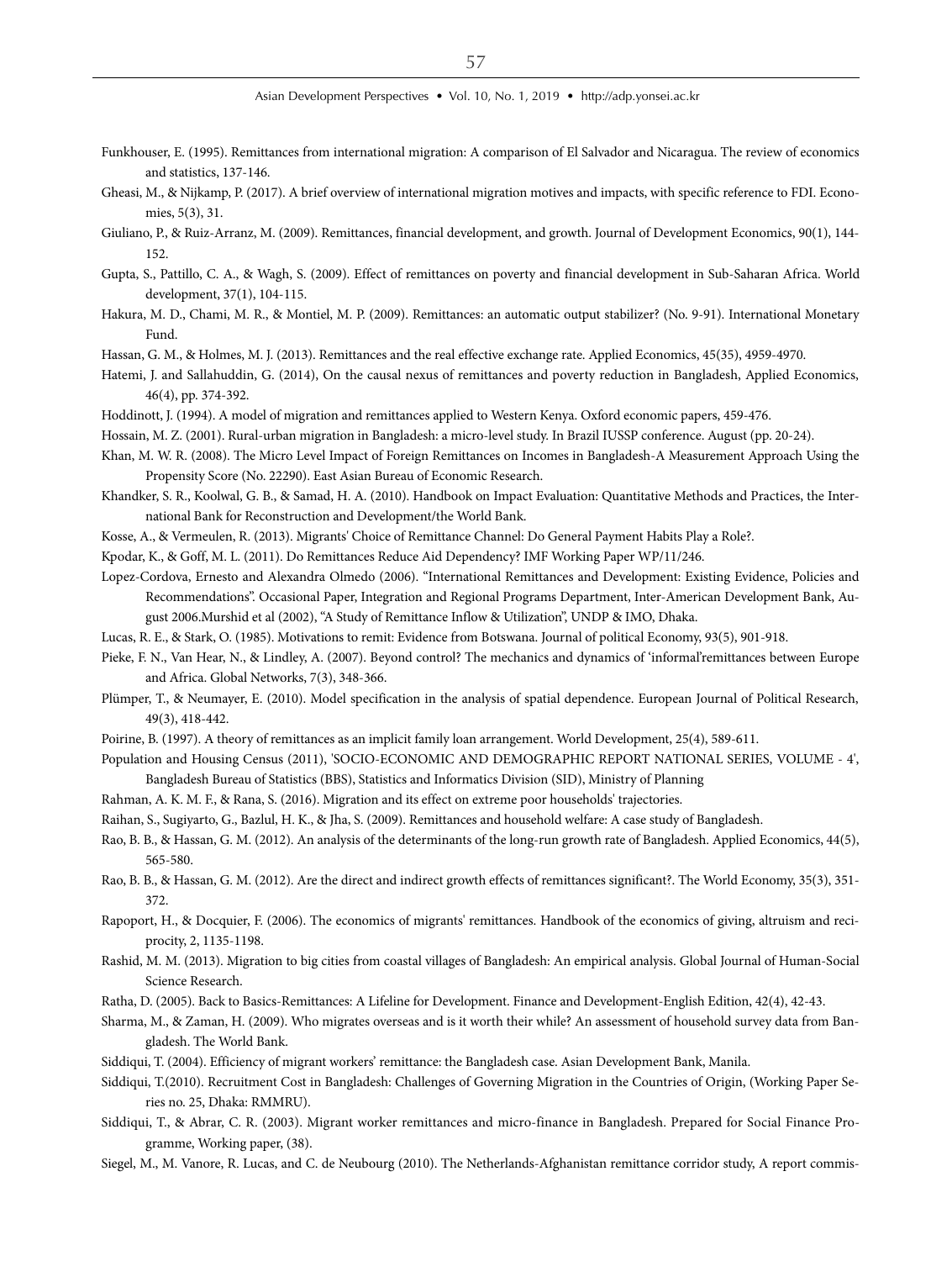sioned by the Dutch Ministry of Foreign Affairs.

- Stahl, C. W., & Arnold, F. (1986). Overseas workers' remittances in Asian development. International Migration Review, 20(4), 899-925.
- Todaro, M. (1980). Internal migration in developing countries: a survey. In Population and economic change in developing countries (pp. 361-402). University of Chicago Press.
- World Bank (2011). Migration and Remittances Factbook 2011. Washington DC: The World Bank

World Bank. (2014). Remittance Prices. Worldwide, 9.

Yang, D. (2008). International migration, remittances and household investment: Evidence from Philippine migrants' exchange rate shocks. The Economic Journal, 118(528), 591-630.

Yoshino, N. (2017). International remittances and poverty reduction: Evidence from Asian developing countries.

Yuen, B. (2013). Migration and Slums in Urban Asia. In Shiladitya Chatterjee (Ed.), Ending Asian Deprivations: Compulsions for a Fair, Prosperous and Equitable Asia, (page 220-238). Routledge.